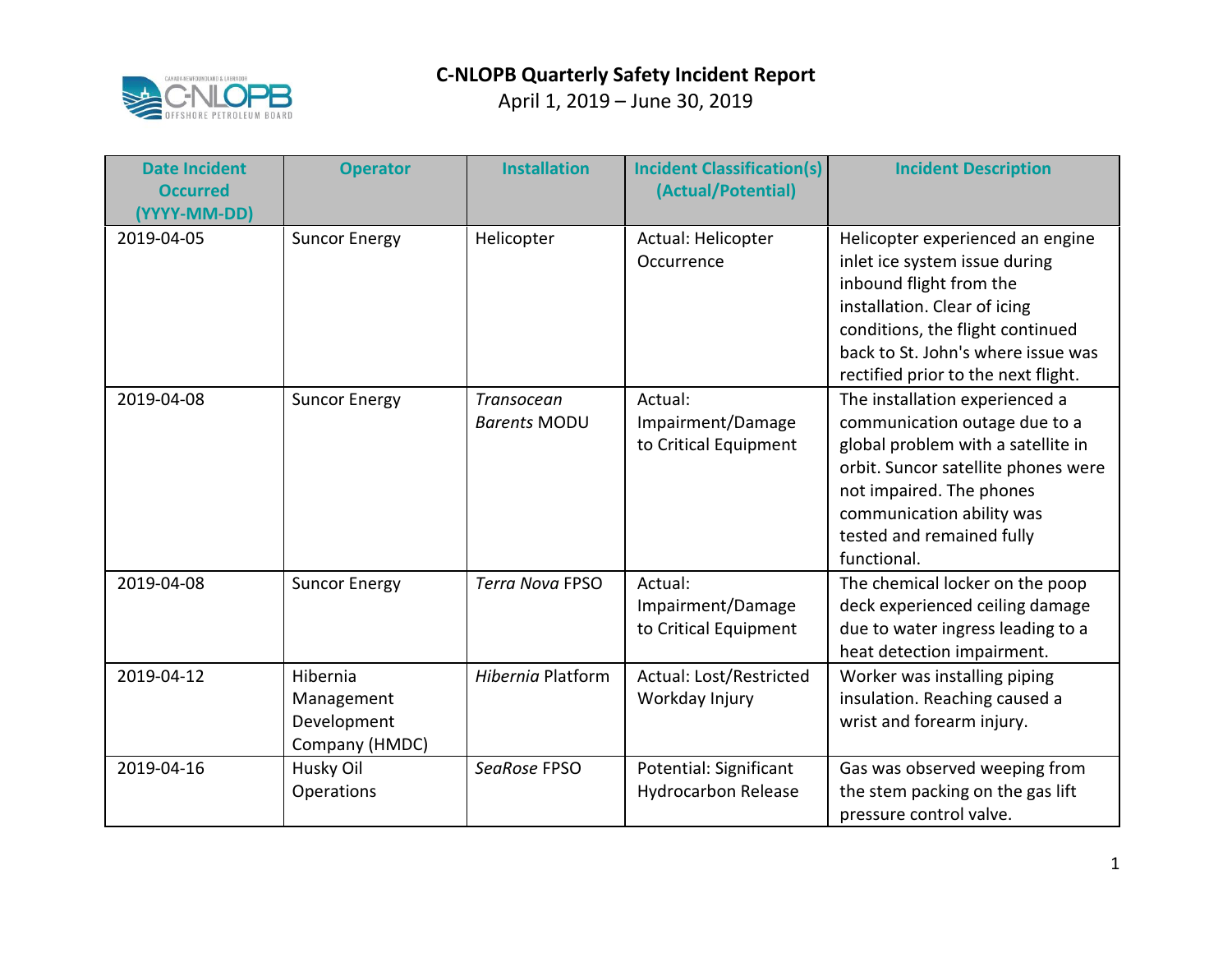

| 2019-04-17 | ExxonMobil Canada       | <b>Hebron Platform</b> | Actual:<br>Impairment/Damage<br>to Critical Equipment                                                 | Repair needed on Lifeboat<br>Number 5 (taken out of service for<br>repair). Platform still<br>met required lifeboat capacity<br>of 200% of maximum personnel on<br>board as per regulations.                                                       |
|------------|-------------------------|------------------------|-------------------------------------------------------------------------------------------------------|----------------------------------------------------------------------------------------------------------------------------------------------------------------------------------------------------------------------------------------------------|
| 2019-04-20 | <b>Suncor Energy</b>    | M/V Maersk<br>Cutter   | Actual:<br>Impairment/Damage<br>to Critical Equipment                                                 | During a pre-recovery inspection<br>of the Transocean Barents MODU,<br>anchor chain #7 between the<br>installation and the M/V Maersk<br>Cutter was released from the<br>vessel and fell to the sea bed.                                           |
| 2019-04-23 | Husky Oil<br>Operations | Helicopter             | Actual: Helicopter<br>Occurrence                                                                      | Helicopter experienced an engine<br>inlet #2 anti-ice fail caution<br>indication. Flight returned to St.<br>John's clear of icing conditions.<br>Helicopter maintenance crew<br>replaced faulty component and<br>returned the aircraft to service. |
| 2019-04-25 | <b>Suncor Energy</b>    | <b>Terra Nova FPSO</b> | Actual: Leak of<br><b>Hazardous Substance</b><br>Potential: Significant<br><b>Hydrocarbon Release</b> | High pressure compressor valve<br>was found leaking hydrocarbon gas<br>from valve body tie bolts.                                                                                                                                                  |
| 2019-04-26 | <b>Suncor Energy</b>    | <b>Terra Nova FPSO</b> | Actual:<br>Implementation of<br><b>Emergency Response</b><br>Plan                                     | General platform alarm and<br>emergency shut down occurred<br>due to false gas detection.                                                                                                                                                          |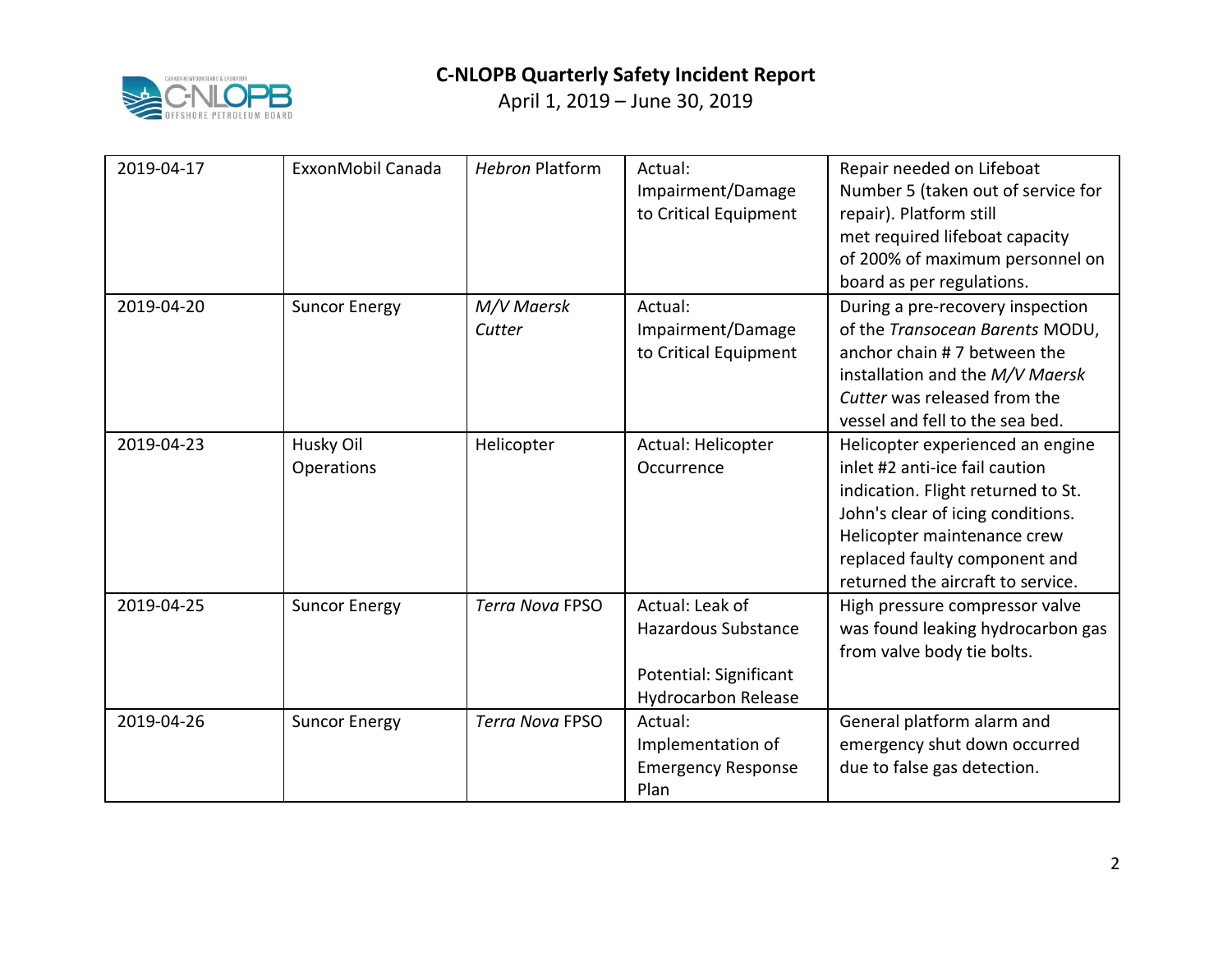



| 2019-04-27 | Husky Oil<br>Operations | <b>Henry Goodrich</b><br><b>MODU</b> | Actual: Adverse<br>Environmental<br>Conditions    | The decision was made to begin<br>preparation to recover anchors<br>due to the forecast of potentially<br>threatening ice bergs. This would<br>allow the rig to move and avoid<br>any interaction.                                                           |
|------------|-------------------------|--------------------------------------|---------------------------------------------------|--------------------------------------------------------------------------------------------------------------------------------------------------------------------------------------------------------------------------------------------------------------|
| 2019-04-28 | <b>HMDC</b>             | Helicopter                           | Actual: Helicopter<br>Occurrence                  | Prior to take-off, the door open<br>caution light illuminated. Door was<br>opened, reclosed and confirmed<br>latched. Flight continued. Post<br>flight, proximity switch was re-<br>adjusted by maintenance crew.                                            |
| 2019-04-29 | <b>Suncor Energy</b>    | <b>Terra Nova FPSO</b>               | Actual: Significant<br><b>Hydrocarbon Release</b> | High pressure compressor<br>discharge valve found leaking<br>hydrocarbon gas from tie bolt<br>area.                                                                                                                                                          |
| 2019-05-06 | <b>HMDC</b>             | Helicopter                           | Actual: Helicopter<br>Occurrence                  | During taxi, flight crew reported a<br>number 1 AC generator issue.<br>Helicopter returned to heliport<br>where passengers were de-planed<br>and helicopter taken out of<br>service. Faulty generator was<br>replaced and helicopter returned<br>to service. |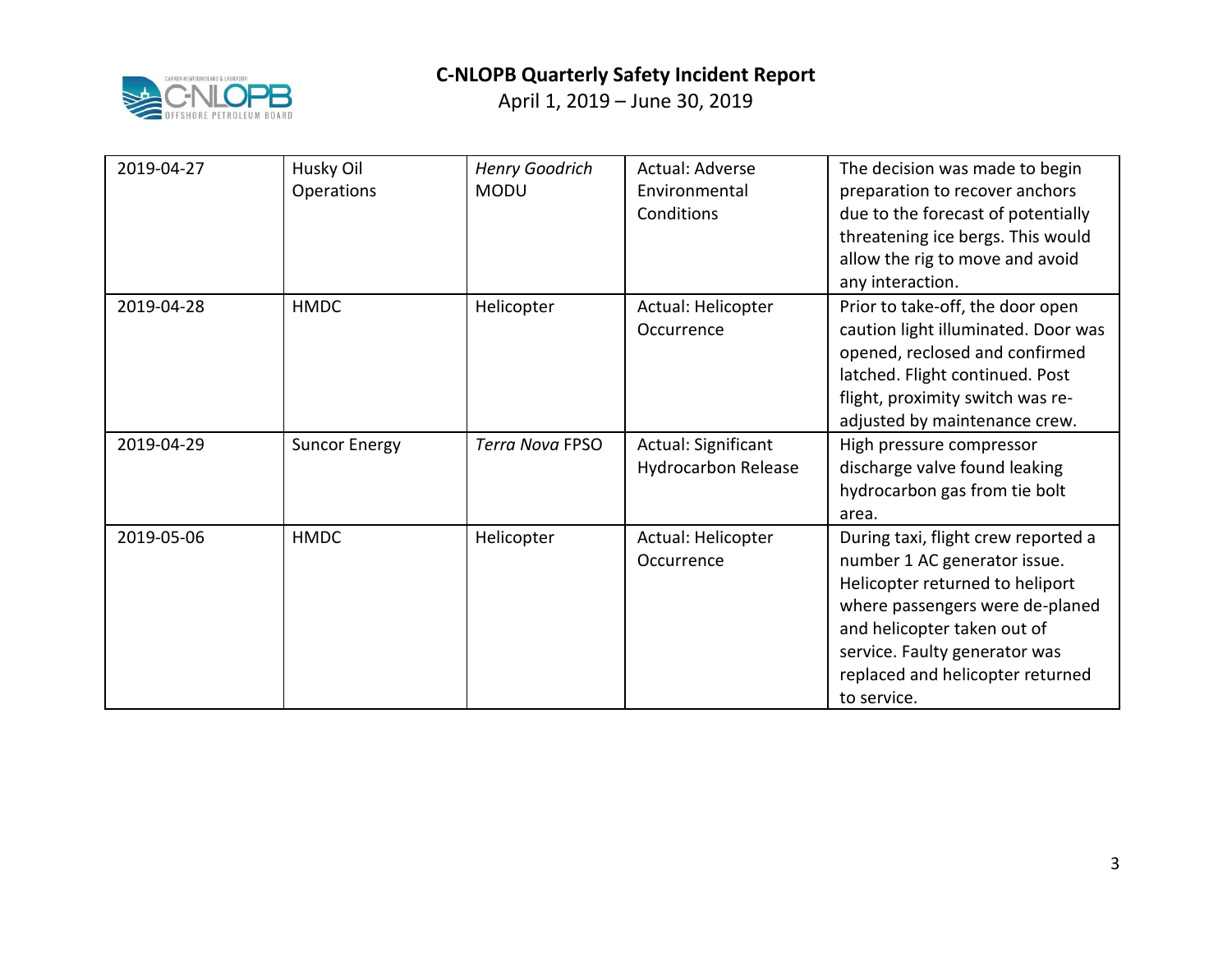

| 2019-05-09 | ExxonMobil Canada    | <b>Hebron Platform</b>                   | Actual:<br>Implementation of<br><b>Emergency Response</b><br>Plan | Hydrogen Sulfide (H <sub>2</sub> S) alarm<br>occurred due to<br>activation of H <sub>2</sub> S detector in the<br>drilling derrick equipment set skid<br>base due to a faulty sensor. No H2S<br>was observed.                                                                           |
|------------|----------------------|------------------------------------------|-------------------------------------------------------------------|-----------------------------------------------------------------------------------------------------------------------------------------------------------------------------------------------------------------------------------------------------------------------------------------|
| 2019-05-10 | <b>Suncor Energy</b> | Helicopter                               | Actual: Helicopter<br>Occurrence                                  | Helicopter returned to the heliport<br>during taxi due to an open cargo<br>door indication. Passengers were<br>briefed by the flight crew. The<br>helicopter was removed from<br>service while the issue was<br>inspected and another helicopter<br>was utilized to conduct the flight. |
| 2019-05-13 | <b>Suncor Energy</b> | <b>Transocean</b><br><b>Barents MODU</b> | Actual:<br>Impairment/Damage<br>to Critical Equipment             | There was an impairment noticed<br>on engine 2A. The rig was still fully<br>functional and has the required<br>backup components for all engines<br>in case of failure to other<br>equipment.                                                                                           |
| 2019-05-16 | <b>Suncor Energy</b> | <b>Terra Nova FPSO</b>                   | Actual:<br>Implementation of<br><b>Emergency Response</b><br>Plan | A false heat detection was<br>triggered due to system testing in<br>the port main power generator.<br>This caused a general platform<br>alarm.                                                                                                                                          |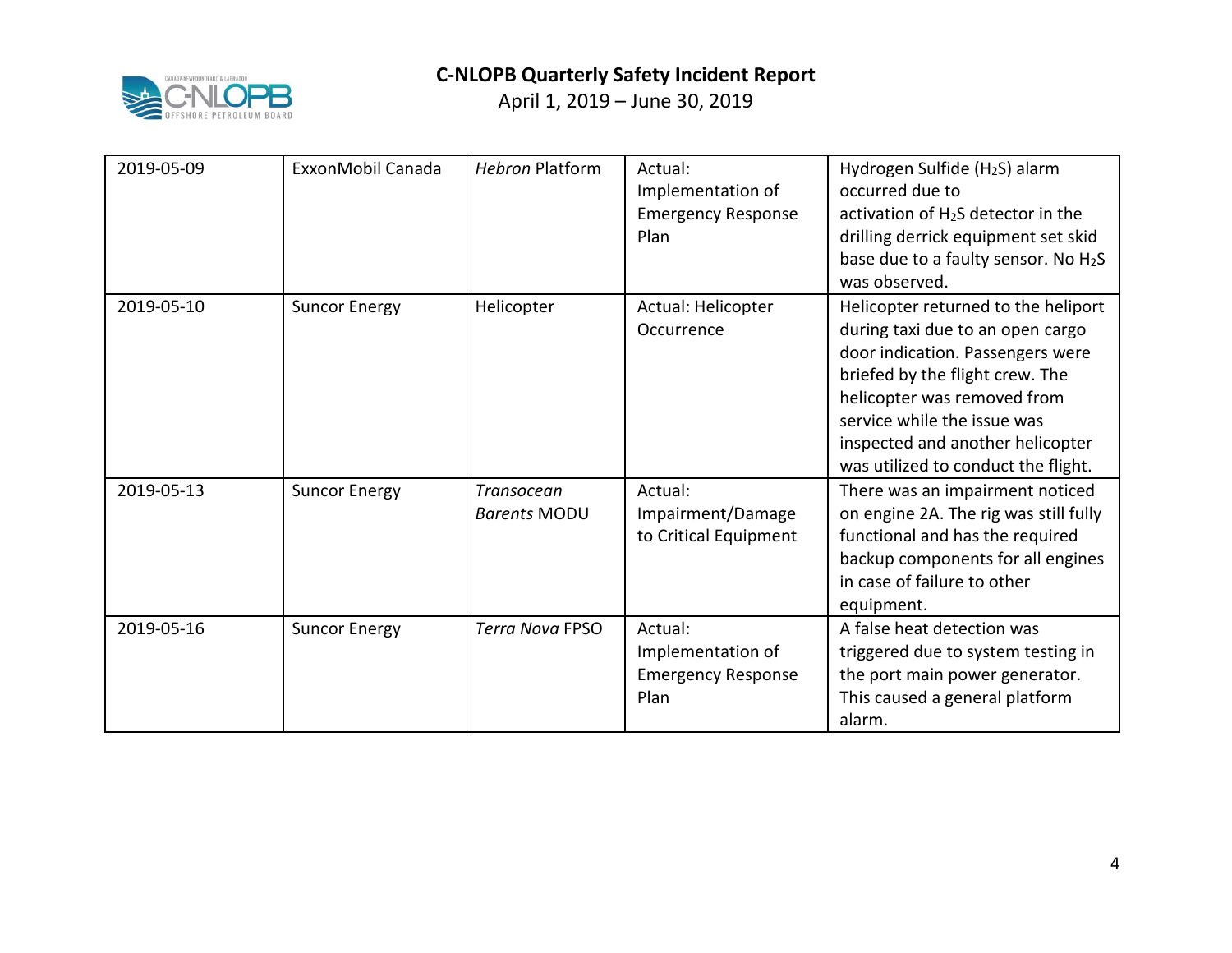

| 2019-05-18 | Husky Oil<br>Operations | SeaRose FPSO | Actual:<br>Impairment/Damage<br>to Critical Equipment | A pressure control valve on the gas<br>lift line to the southern drill<br>centre was passing. The valves<br>remained closed in accordance<br>with the isolation.                                                                                                                                                                                                                                                                                |
|------------|-------------------------|--------------|-------------------------------------------------------|-------------------------------------------------------------------------------------------------------------------------------------------------------------------------------------------------------------------------------------------------------------------------------------------------------------------------------------------------------------------------------------------------------------------------------------------------|
| 2019-05-19 | ExxonMobil Canada       | Helicopter   | Actual: Helicopter<br>Occurrence                      | Helicopter had to offload<br>passengers due to number 1 and<br>number 2 auto pilot fail. Helicopter<br>was taken out of service, assessed<br>by maintenance crew, and fault<br>was rectified. Helicopter returned<br>to service.                                                                                                                                                                                                                |
| 2019-05-19 | <b>HMDC</b>             | Helicopter   | Actual: Helicopter<br>Occurrence                      | During regular scheduled<br>maintenance, there was a<br>potential fuel contamination<br>discovered. Flying operations were<br>ceased until all helicopter fuel<br>tanks and sources of fuel, both<br>onshore and offshore, were<br>confirmed not to have been<br>contaminated. This incident was<br>isolated to helicopter C-QCH fuel<br>tank which was drained and<br>decontaminated. Source of<br>contamination still under<br>investigation. |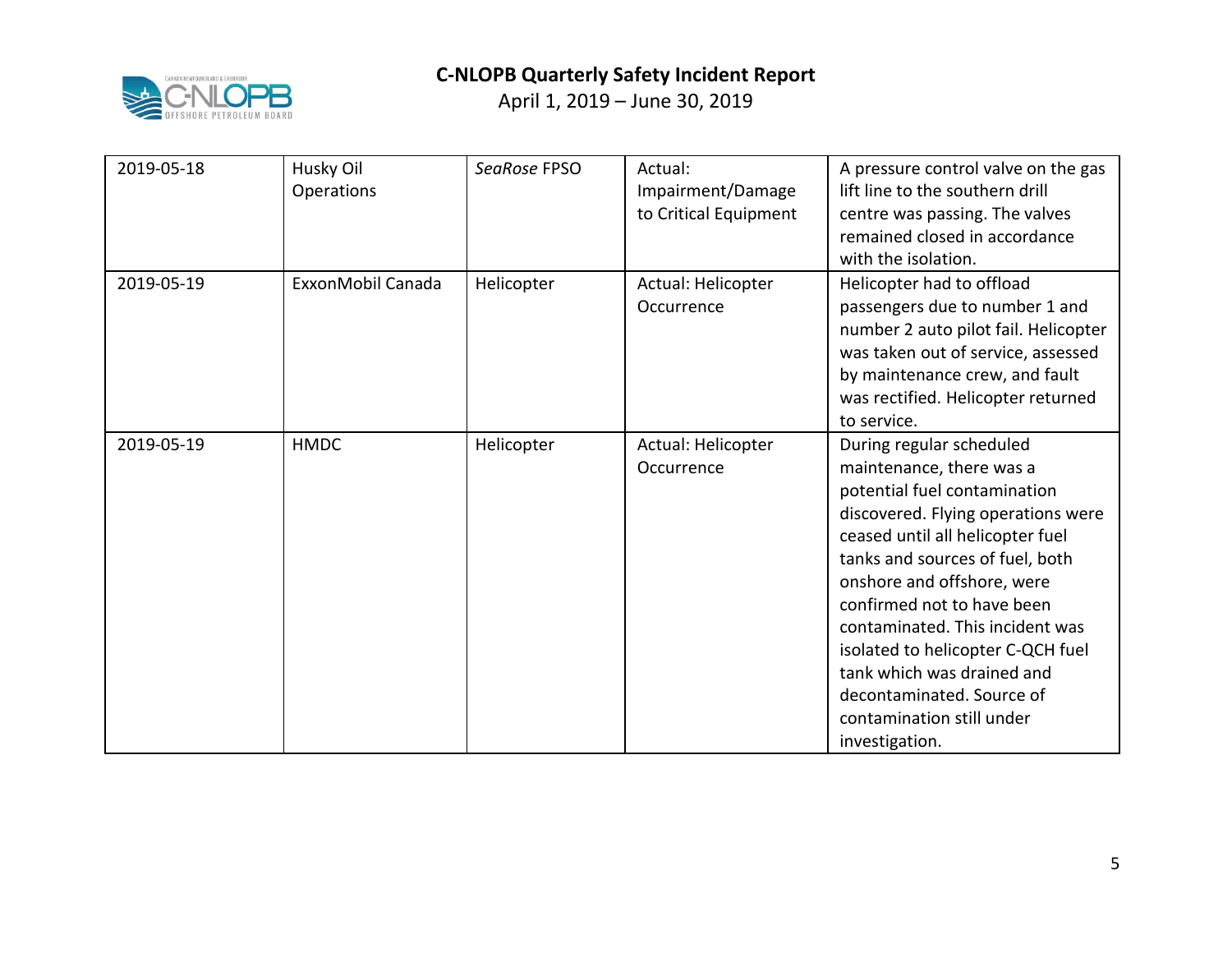

| 2019-05-26 | Husky Oil<br>Operations | <b>Henry Goodrich</b><br><b>MODU</b> | Actual:<br>Impairment/Damage<br>to Critical Equipment | The crane operator was<br>completing mandatory daily pre-<br>use checks to prepare for crane<br>operations. It was determined that<br>there was no power available in<br>the crane cab. The problem<br>was repaired.                                                                                                                                        |
|------------|-------------------------|--------------------------------------|-------------------------------------------------------|-------------------------------------------------------------------------------------------------------------------------------------------------------------------------------------------------------------------------------------------------------------------------------------------------------------------------------------------------------------|
| 2019-05-27 | Husky Oil<br>Operations | <b>Henry Goodrich</b><br><b>MODU</b> | Actual:<br>Impairment/Damage<br>to Critical Equipment | A worker conducting a daily<br>inspection observed that a section<br>of metal cladding on the derrick<br>tower had become loose and had<br>been moving in the wind. The<br>situation was assessed and<br>determined that there was<br>potential for the cladding to<br>become a dropped object. The<br>area was zoned off and the<br>cladding was repaired. |
| 2019-05-30 | ExxonMobil Canada       | Helicopter                           | Actual: Helicopter<br>Occurrence                      | Weather radar went unserviceable<br>on final approach to installation<br>and flight continued visually<br>without further incident. After<br>landing, under the guidance of<br>helicopter operator maintenance,<br>crew removed the power from the<br>radar to reset it. Flight continued<br>without further incident.                                      |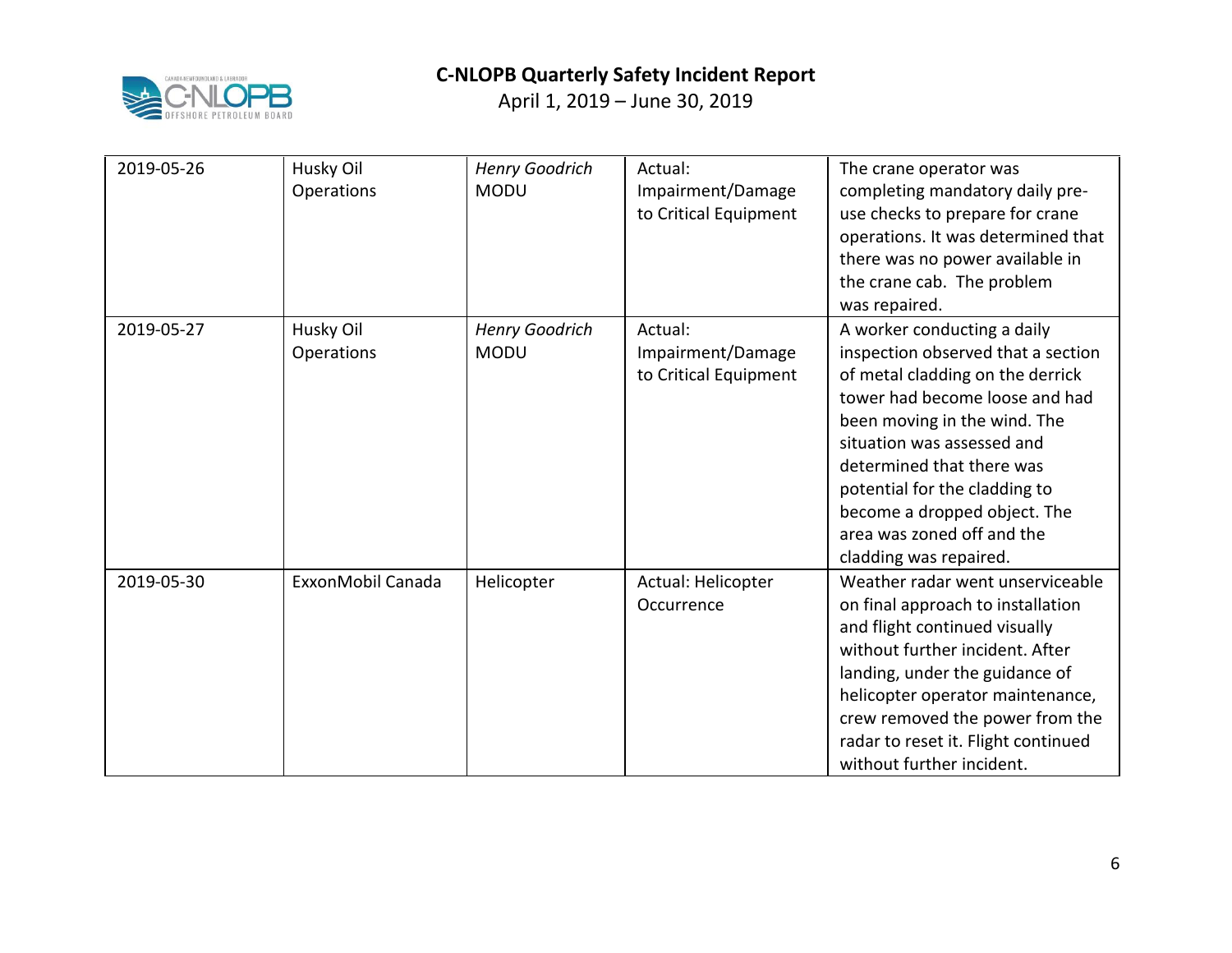

| 2019-05-30 | <b>HMDC</b>                  | Helicopter                   | Actual: Helicopter<br>Occurrence                                                                           | Crew received an air data<br>computer fault indication<br>on the inbound flight from the<br>installation. Pilots followed<br>the checklist and regained primary<br>flight display and flight continued.<br>Once returned to St. John's,<br>maintenance crew checked<br>system and cleared helicopter for<br>service.                                                                                                             |
|------------|------------------------------|------------------------------|------------------------------------------------------------------------------------------------------------|----------------------------------------------------------------------------------------------------------------------------------------------------------------------------------------------------------------------------------------------------------------------------------------------------------------------------------------------------------------------------------------------------------------------------------|
| 2019-06-02 | Multi-Klient Invest<br>(MKI) | M/V Sanco<br><b>Atlantic</b> | <b>Actual: Near Miss</b>                                                                                   | Fast rescue craft (FRC) was<br>launched for crew to complete<br>man over board training with<br>combined search and rescue<br>operation with the M/V Blain M.<br>White smoke was noticed coming<br>from the engine compartment of<br>the FRC after about 10 minutes.<br>Operator indicated that the<br>problem was with a disconnected<br>hose that would not have<br>prevented the craft from<br>performing its emergency duty. |
| 2019-06-02 | <b>HMDC</b>                  | Hibernia Platform            | <b>Actual: Near Miss &amp;</b><br>Impairment/Damage<br>to Critical Equipment<br><b>Potential: Fatality</b> | While pipe was being lowered by<br>the gantry crane in the laydown<br>area, piping lost connection to<br>magnets and dropped to dunnage.                                                                                                                                                                                                                                                                                         |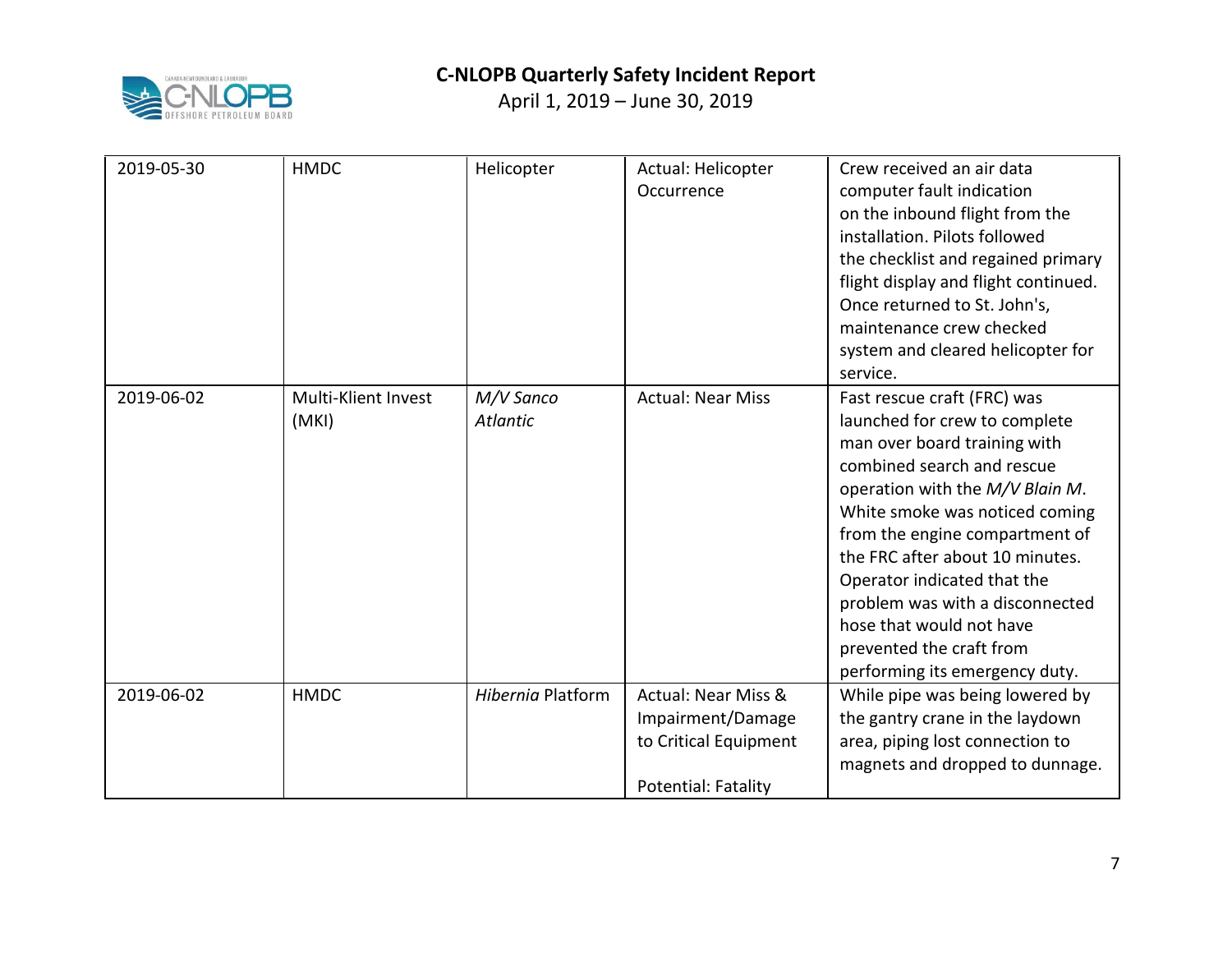

| 2019-06-05 | <b>MKI</b>           | M/V Strait<br>Hunter              | Actual:<br>Impairment/Damage<br>to Critical Equipment | Cooling water leak occurred on<br>the main engine. Repair effected<br>promptly and successfully.                                                                                                                                                                                                         |
|------------|----------------------|-----------------------------------|-------------------------------------------------------|----------------------------------------------------------------------------------------------------------------------------------------------------------------------------------------------------------------------------------------------------------------------------------------------------------|
| 2019-06-06 | ExxonMobil Canada    | Helicopter                        | Actual: Helicopter<br>Occurrence                      | Master caution light illuminated<br>and subsequently identified as a<br>data concentrator unit<br>miscompare. Pilot elected to land<br>on deck. Emergency checklist was<br>consulted and the fault was<br>cleared. Helicopter returned to St.<br>John's without further incident.                        |
| 2019-06-06 | ExxonMobil Canada    | <b>Hebron Platform</b>            | Actual:<br>Impairment/Damage<br>to Critical Equipment | South west crane developed a<br>hydraulic fluid leak due to failure<br>of O-ring.                                                                                                                                                                                                                        |
| 2019-06-07 | <b>Suncor Energy</b> | <b>Terra Nova FPSO</b>            | Actual:<br>Impairment/Damage<br>to Critical Equipment | Klack valves did not reseat during<br>annual testing of deluge skids.<br>Repair effected and skid returned<br>to service.                                                                                                                                                                                |
| 2019-06-07 | <b>Suncor Energy</b> | Transocean<br><b>Barents MODU</b> | Actual:<br>Impairment/Damage<br>to Critical Equipment | There was an impairment noticed<br>on a cement unit pump. At the<br>time of the impairment, the rig<br>maintained 100% compliancy with<br>all well control requirements. A<br>new part was installed and several<br>tests were completed. It was<br>verified that the unit is working<br>properly again. |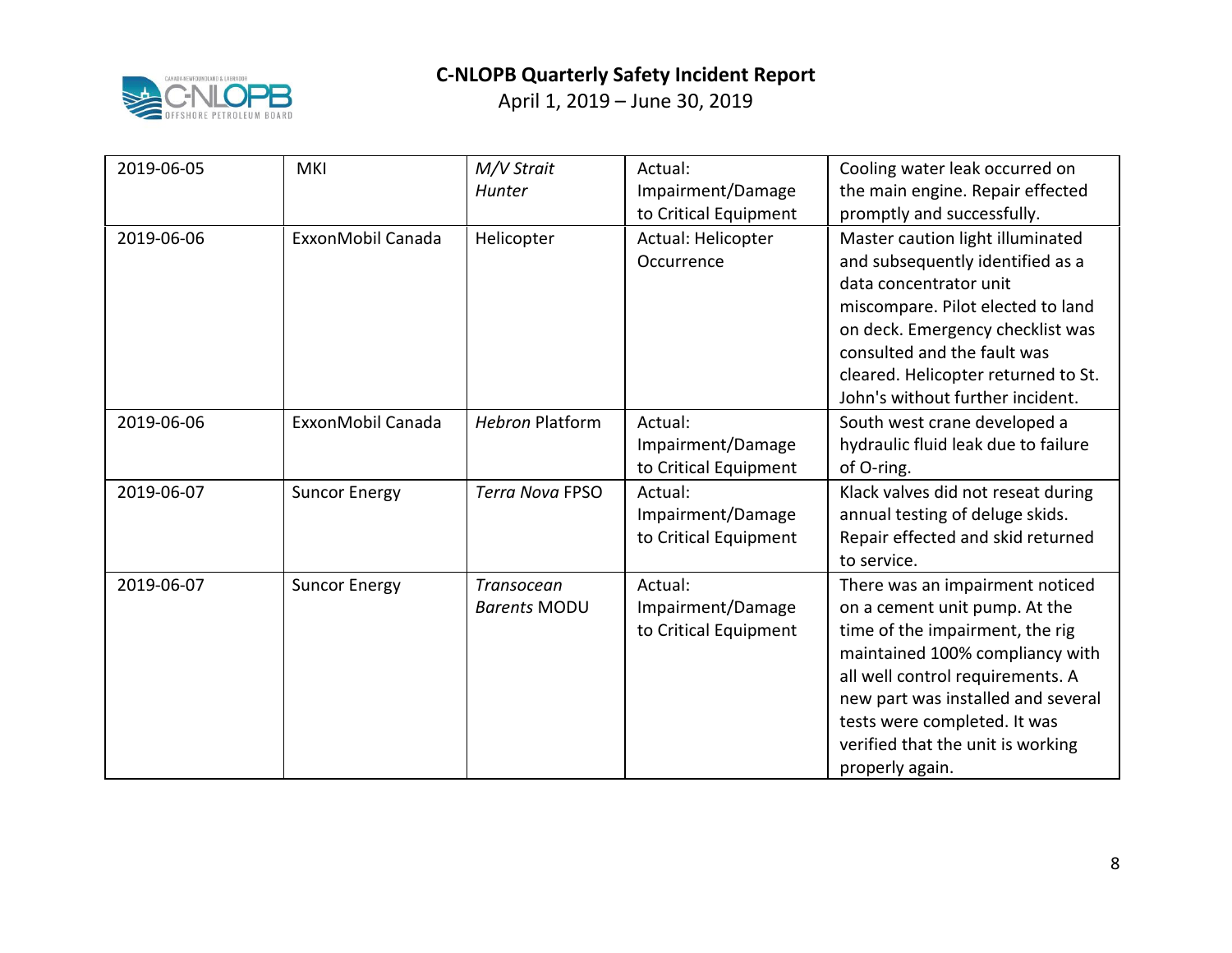

| 2019-06-09 | <b>HMDC</b>       | Helicopter             | Actual: Helicopter<br>Occurrence                                                                                 | Data concentrator unit<br>miscompare caution light<br>appeared. After consultations with<br>helicopter operator maintenance,<br>the crew lifted the helicopter into<br>a hover, and landed back on the<br>helideck to re-set the weight-on-<br>wheels. This action cleared the<br>fault and the flight continued<br>without further incident.                                                            |
|------------|-------------------|------------------------|------------------------------------------------------------------------------------------------------------------|----------------------------------------------------------------------------------------------------------------------------------------------------------------------------------------------------------------------------------------------------------------------------------------------------------------------------------------------------------------------------------------------------------|
| 2019-06-10 | ExxonMobil Canada | <b>Hebron Platform</b> | Actual:<br>Implementation of<br><b>Emergency Response</b><br>Plan &<br>Significant<br><b>Hydrocarbon Release</b> | Platform went into alarm status<br>due to gas indication on upper<br>deck process area.                                                                                                                                                                                                                                                                                                                  |
| 2019-06-10 | <b>HMDC</b>       | Helicopter             | Actual: Helicopter<br>Occurrence                                                                                 | Full authority digital engine<br>control 1 and 2 caution lights<br>appeared while helicopter was on<br>the installation's helideck.<br>Helicopter crew actioned checklist<br>and consulted helicopter operator<br>maintenance. It was determined<br>that one engine should be<br>shutdown to clear the fault. On<br>restart, all systems were<br>serviceable and the aircraft<br>returned to St. John's. |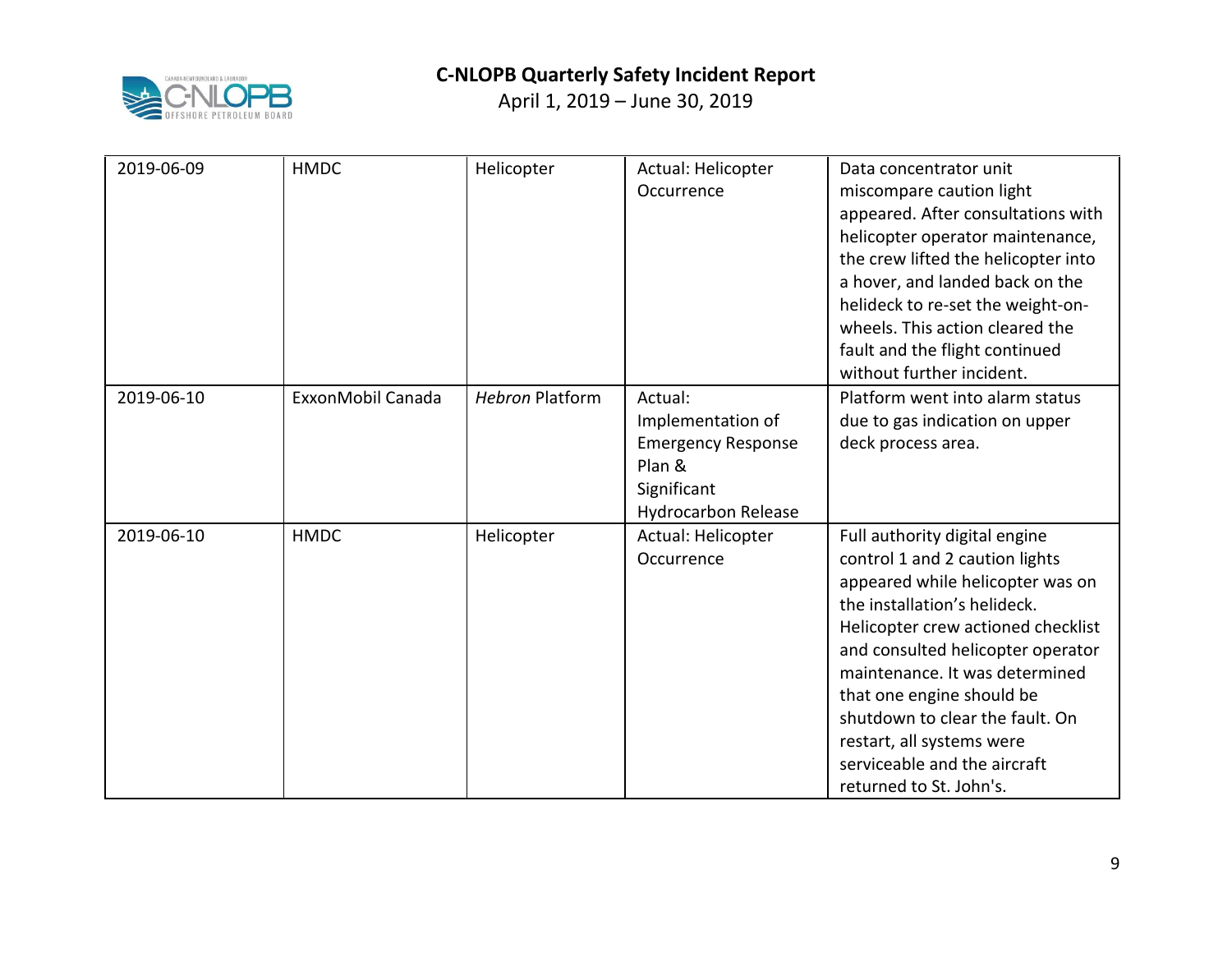

| 2019-06-11 | ExxonMobil Canada     | Helicopter            | Actual: Helicopter       | Helicopter inbound to St. John's                                          |
|------------|-----------------------|-----------------------|--------------------------|---------------------------------------------------------------------------|
|            |                       |                       | Occurrence               | experienced inlet 1 A-Ice fail                                            |
|            |                       |                       |                          | caution. Checklist actioned by                                            |
|            |                       |                       |                          | crew and flight preceded as the                                           |
|            |                       |                       |                          | prevailing weather conditions<br>(observed and forecast) allowed          |
|            |                       |                       |                          | for continued flight clear of icing                                       |
|            |                       |                       |                          | conditions. Dispatch and                                                  |
|            |                       |                       |                          | maintenance notified and                                                  |
|            |                       |                       |                          | passengers briefed. Inlet was                                             |
|            |                       |                       |                          | replaced and the helicopter                                               |
|            |                       |                       |                          | returned to service.                                                      |
| 2019-06-16 | <b>Equinor Canada</b> | M/V Horizon           | <b>Actual: Near Miss</b> | Approximately 2.0L of built up wire                                       |
|            |                       | Star                  |                          | grease fell 10m to vessel deck from                                       |
|            |                       |                       | Potential: Major Injury  | the anti-two block device after                                           |
|            |                       |                       |                          | lifting operations. The liquid grease                                     |
|            |                       |                       |                          | fell within the designated red zone                                       |
|            |                       |                       |                          | with barriers erected.                                                    |
| 2019-06-23 | Husky Oil             | <b>Henry Goodrich</b> | Actual: Fire/Explosion   | During meal preparation on the                                            |
|            | Operations            | <b>MODU</b>           |                          | flat top grill in the galley, it was<br>noted that some smoke was         |
|            |                       |                       |                          |                                                                           |
|            |                       |                       |                          | coming from the grill. The grill was<br>immediately turned off and it was |
|            |                       |                       |                          | noted that some grease was                                                |
|            |                       |                       |                          | dripping causing a flame. A fire                                          |
|            |                       |                       |                          | extinguisher was used to                                                  |
|            |                       |                       |                          | extinguish the flame.                                                     |